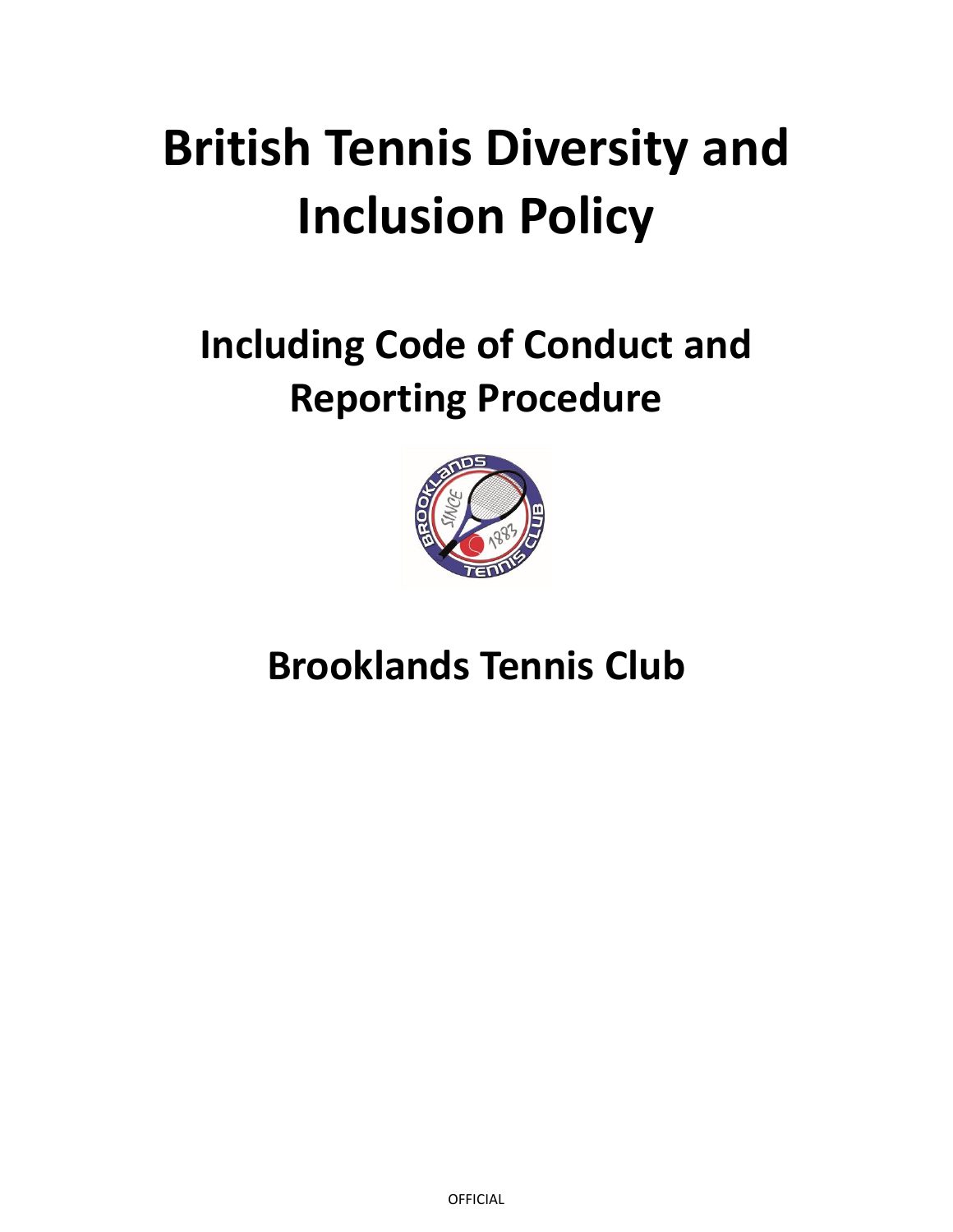### **Concern Reporting Procedure**

Anyone who has concerns that they or someone else is being discriminated against or has been a victim of discriminatory language or behaviour should:

| <b>Respond</b> | Listen carefully to what the person is telling you. Do not interrupt; keep questions to<br>a minimum; do not promise to keep the information secret                                                                                                                                                                                                                                                                                                                                                                                        |                                                                                                                                                                                                                                                                                                                                                                                                                                                                                                                                                                                              |
|----------------|--------------------------------------------------------------------------------------------------------------------------------------------------------------------------------------------------------------------------------------------------------------------------------------------------------------------------------------------------------------------------------------------------------------------------------------------------------------------------------------------------------------------------------------------|----------------------------------------------------------------------------------------------------------------------------------------------------------------------------------------------------------------------------------------------------------------------------------------------------------------------------------------------------------------------------------------------------------------------------------------------------------------------------------------------------------------------------------------------------------------------------------------------|
| Refer          | Is someone in immediate danger?<br><b>YES</b><br>Call the police (999)<br><b>THEN</b>                                                                                                                                                                                                                                                                                                                                                                                                                                                      | <b>NO</b><br>Talk to the club's Welfare Officer in<br>confidence (Paul Fellows, 07764802369,<br>pauldfellows@yahoo.co.uk)<br>Talk to the LTA Safe and Inclusive Tennis Team<br>* (020 8487 7000) as soon as possible [Mon-<br>Fri, 9am-5pm]. If the Safe and Inclusive Tennis<br>Team is unavailable and you want advice<br>before the next working day, call the NSPCC<br>(0808 800 5000) or Parent Line Scotland (0800<br>028 2233) if your concerns is about a child.<br>If your concern us about an adult ask them for<br>details of your Local Authority Adult Social<br>Care Services. |
|                |                                                                                                                                                                                                                                                                                                                                                                                                                                                                                                                                            | Hate crime can alternatively be reported<br>through True Vision at www.report-it.org.uk                                                                                                                                                                                                                                                                                                                                                                                                                                                                                                      |
| <b>Record</b>  | Write an objective account of your concerns immediately using the Reporting a<br>Concern Form found in our website Safe and Inclusive Tennis page. Send it to the<br>LTA Safe and Inclusive Tennis Team within 48 hours of the concern/disclosure<br>(safeandinclusive@Ita.org.uk)<br>Handling a concern/disclosure can be emotionally difficult. If you would like to talk to<br>someone after making a concern/disclosure, contact the LTA Safe and Inclusive<br>Tennis Team by phone 020 8487 7000 or email safeandinclusive@lta.org.uk |                                                                                                                                                                                                                                                                                                                                                                                                                                                                                                                                                                                              |

**\*** In Wales? You can also contact the Wales Safe and Inclusive Tennis Lead (029 2046 3335). In Scotland? You can also contact the Tennis Scotland Safe and Inclusive Tennis Lead (0131 444 4154).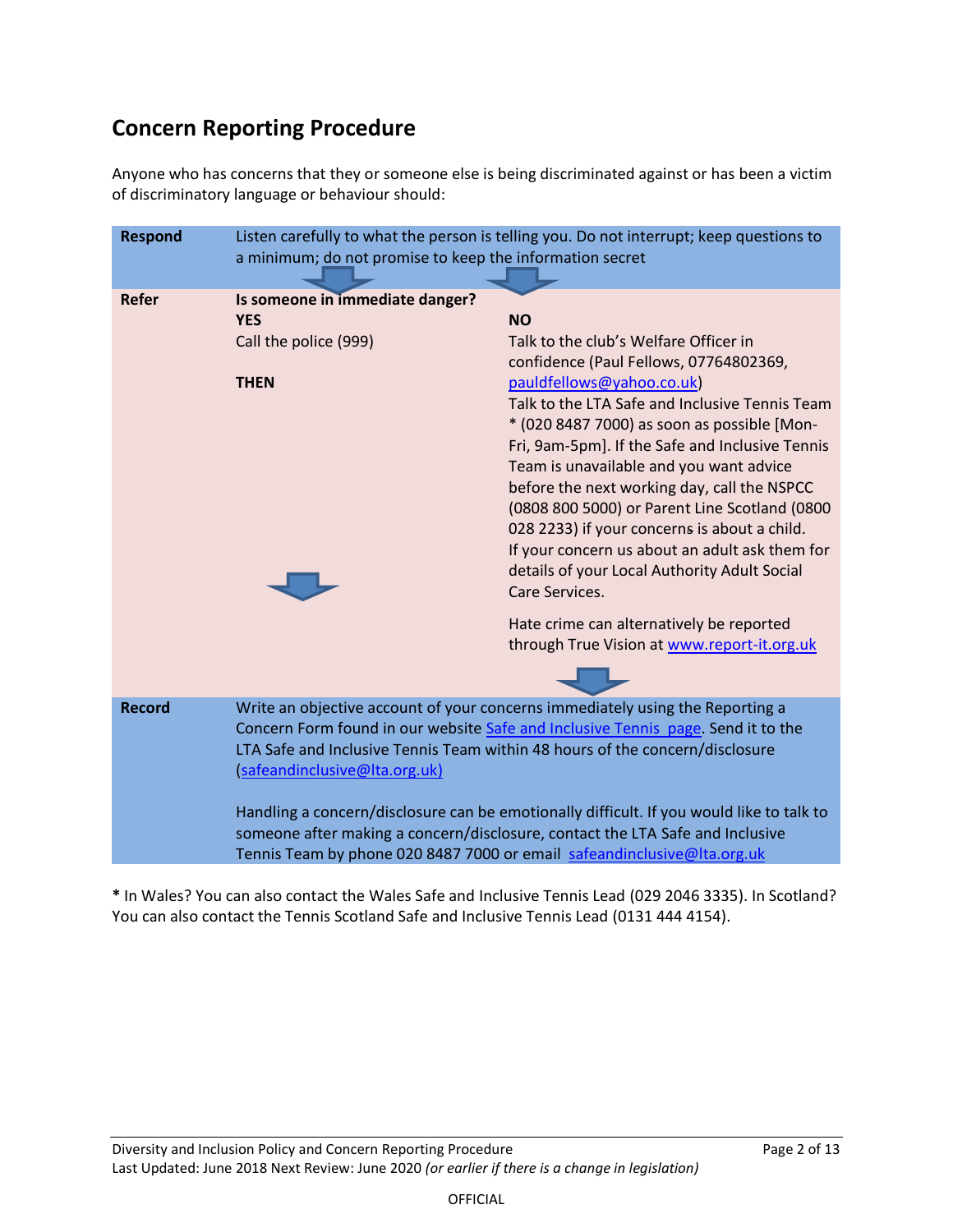#### **Diversity and Inclusion in Brooklands Tennis Club**

This Policy sets out our commitment and includes our Safe and Inclusive Standards, Code of Conduct (page 8) and Reporting Procedure (page 2) and it supports our overall aims for diversity and inclusion that are to ensure that:

- Tennis is diverse and inclusive
- Diversity and inclusion are embedded in our club's culture and our behaviours
- We create a culture where inclusive leadership thrives
- We take a proactive approach using positive action to ensure that communities and individuals are valued and able to achieve their full potential.

To achieve these aims we believe that everyone involved in Tennis has a vital role to play in promoting diversity and inclusion and we ask everyone to become Safe and Inclusive Tennis Champions – proactively promoting Safe and Inclusive tennis and taking action against all forms of discrimination.

We are proud to have a Diversity and Inclusion Policy that demonstrates our commitment to making tennis diverse and inclusive. The commitment to Diversity and Inclusion is upheld by all - Lawn Tennis Association (LTA), Tennis Scotland, Tennis Wales and the Tennis Foundation.

These commitments are fully supported by the Brooklands Tennis Club Committee.

Together we can make a positive difference to people from different backgrounds to participate in Tennis at our club.

Thank you.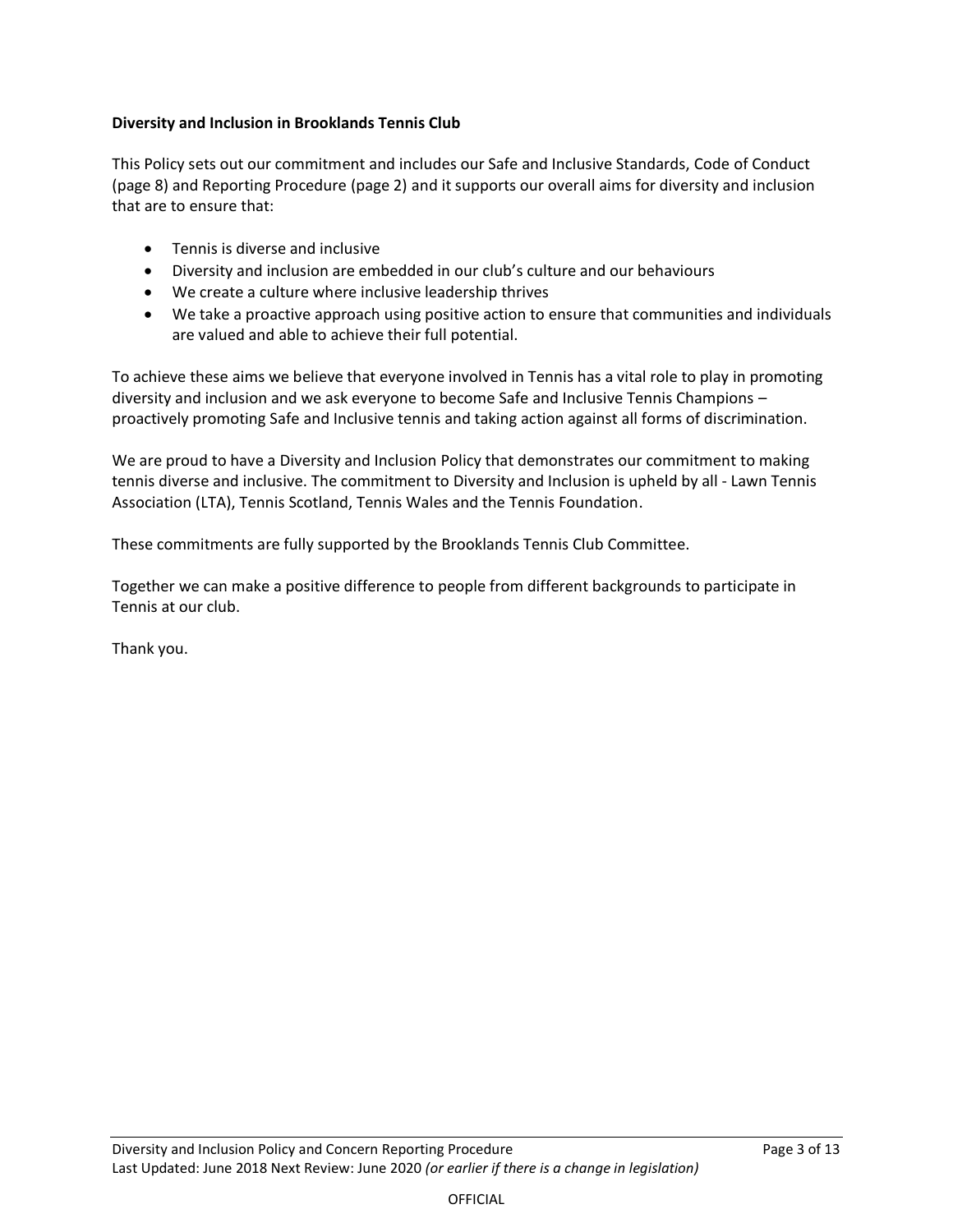#### **Diversity and Inclusion Policy**

#### **1. Policy Statement**

This Diversity and Inclusion Policy, Standards, Code of Conduct and Reporting Procedure are applicable to Brooklands Tennis Club and is based on similar policies of:

- The Lawn Tennis Association (LTA)
- Tennis Scotland
- Tennis Wales
- The Tennis Foundation.

As a club we contribute actively to enable more people to play tennis more often, in a manner that it is safe, inclusive, and fair. This applies regardless of a person's age, disability, gender reassignment status, sex, marital or civil partnership status, pregnancy or maternity, race, sex, sexual orientation, religion, race or sexual orientation, socio-economic status or any other background.

We recognise that many concerns and/or disclosures may have both safeguarding and diversity and inclusion elements to them. This policy reflects this through its reporting procedures, which replicate the safeguarding concern reporting procedures.

This Policy strives to minimise risk and support our venue, programmes, events and individuals to deliver and experience a positive tennis experience for everyone. The Reporting Procedures in page 2 outlines how to respond to safeguarding or discrimination concerns/disclosures.

#### **2. Use of Terminology**

We have adopted the following definitions to explain our approach to diversity and inclusion in tennis:

**Discrimination** – treating someone in a less favourable way and causing them harm, because of their age, disability, gender reassignment, marriage or civil partnership, pregnancy or maternity, race, religion or belief, sex or sexual orientation

**Diversity** – acknowledging, celebrating and respecting the differences between groups of people and between individuals. We will work to ensure that people can be assured of an environment in which their rights, dignity and individual worth are respected, and in particular that they are able to enjoy their sport without the threat of intimidation, victimisation, harassment or abuse.

**Harassment** – unwanted conduct related to a relevant protected characteristic, which has the purpose or effect of violating an individual's dignity or creating and intimidating, hostile, degrading, humiliating or offensive environment for that individual or creates an intimidating, hostile, degrading, humiliating or offensive environment. The focus is on the perception of the complainant not the intent of the perpetrator. Employees can complain of behaviour they find offensive even if it is not directed at them.

**Inclusion** – ensuring that tennis is equally accessible to any member of the community so they can be fully involved in whatever capacity they choose; and that they are supported to achieve their potential in any capacity e.g. player, employee, volunteer, coach or official. We will work to ensure that people have a genuine and equal opportunity to participate to the full extent of their own ambitions and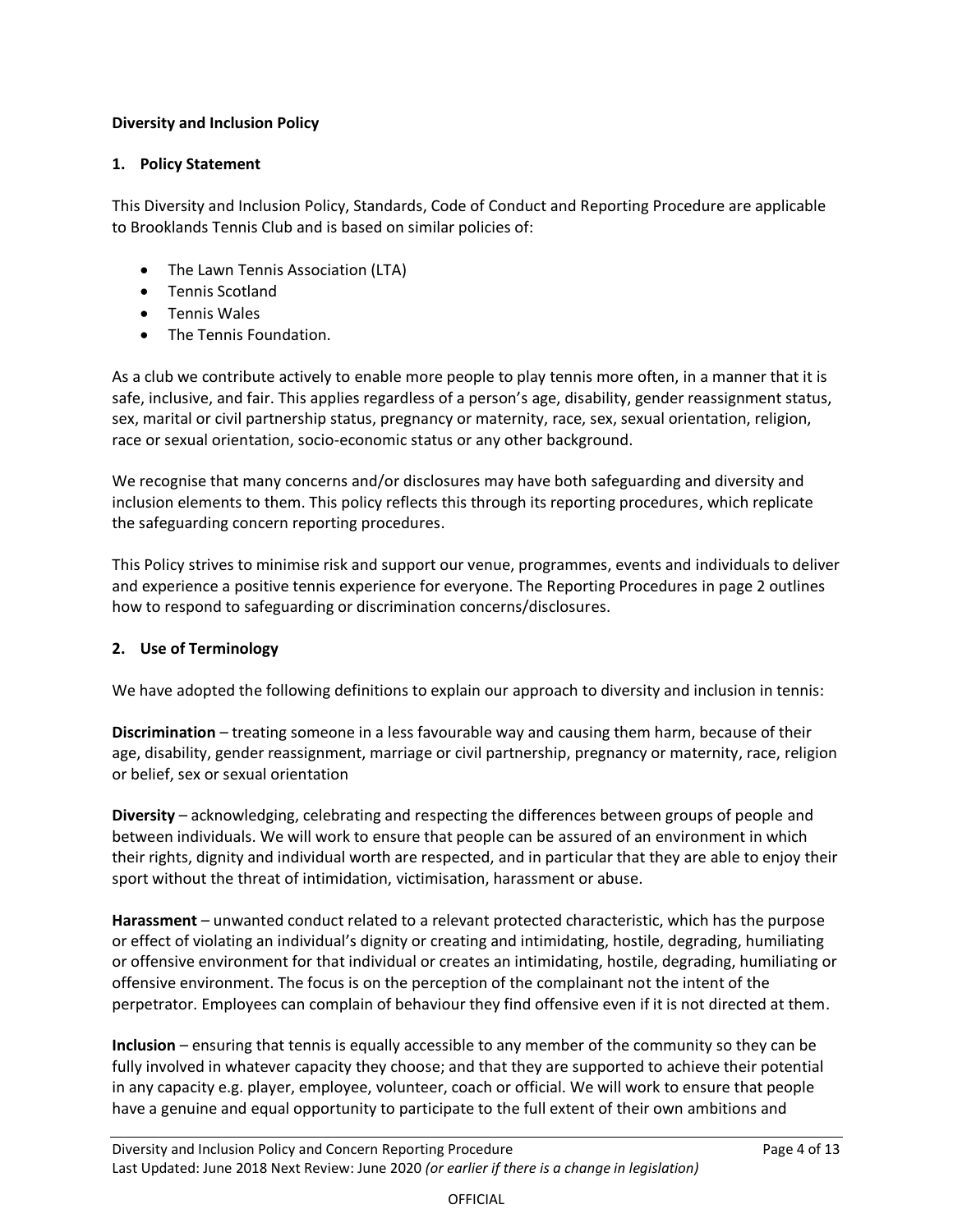abilities, that they feel respected and valued and are not singled out, with regard to their age, disability, gender reassignment status, sex, marital or civil partnership status, pregnancy or maternity, race, sex, sexual orientation, religion, race or sexual orientation, socio-economic status or any other background.

**Positive action** – Brooklands Tennis Club is committed to taking positive steps to counteract the effects of physical or cultural barriers – whether real or perceived – that restrict the opportunity for all sections of the community to participate equally and fully. We will ensure that we institute, support or contribute to appropriate measures or initiatives that enable access to tennis and participation in associated activities by people from any group that is under-represented in tennis or has difficulty accessing it and that they can do so with dignity or without being singled out.

(See Appendix A for full glossary of terms)

#### **3. Scope**

Brooklands Tennis Club has direct safe and inclusive responsibility for:

- Coaches and assistant coaches they recruit;
- Volunteers, including board members and councillors they recruit;
- Venues they own;
- Events and programmes they run; and
- Ensuring all accreditation requirements are met by accredited coaches, officials and venues.

We recommend and support the development of good diversity and inclusion practice to:

- Accredited coaches, officials and venues;
- Players, parents and carers;
- Volunteers recruited by other organisations;
- Venues hired by or on our behalf
- Club Events.

This Policy is in line with national legislation (see appendix B for details of the relevant legislation) and applicable to our club, specifically to every person and place that we have direct safe and inclusive responsibility for.

#### **4. Responsibility for implementation of the Diversity and Inclusion Policy**

#### **Diversity and inclusion is everyone's responsibility: not responding to discriminatory or unacceptable language and behaviour is not an option.**

- The club's Committee and Chair have overall accountability for this Policy and Reporting Procedure, for being the strategic lead on diversity and inclusion and for ensuring compliance with the relevant legislation (see Appendix for details).
- The club's chair Judy Taylor and Welfare Officer Catherine Stephenson have overall responsibility for implementation of the policy.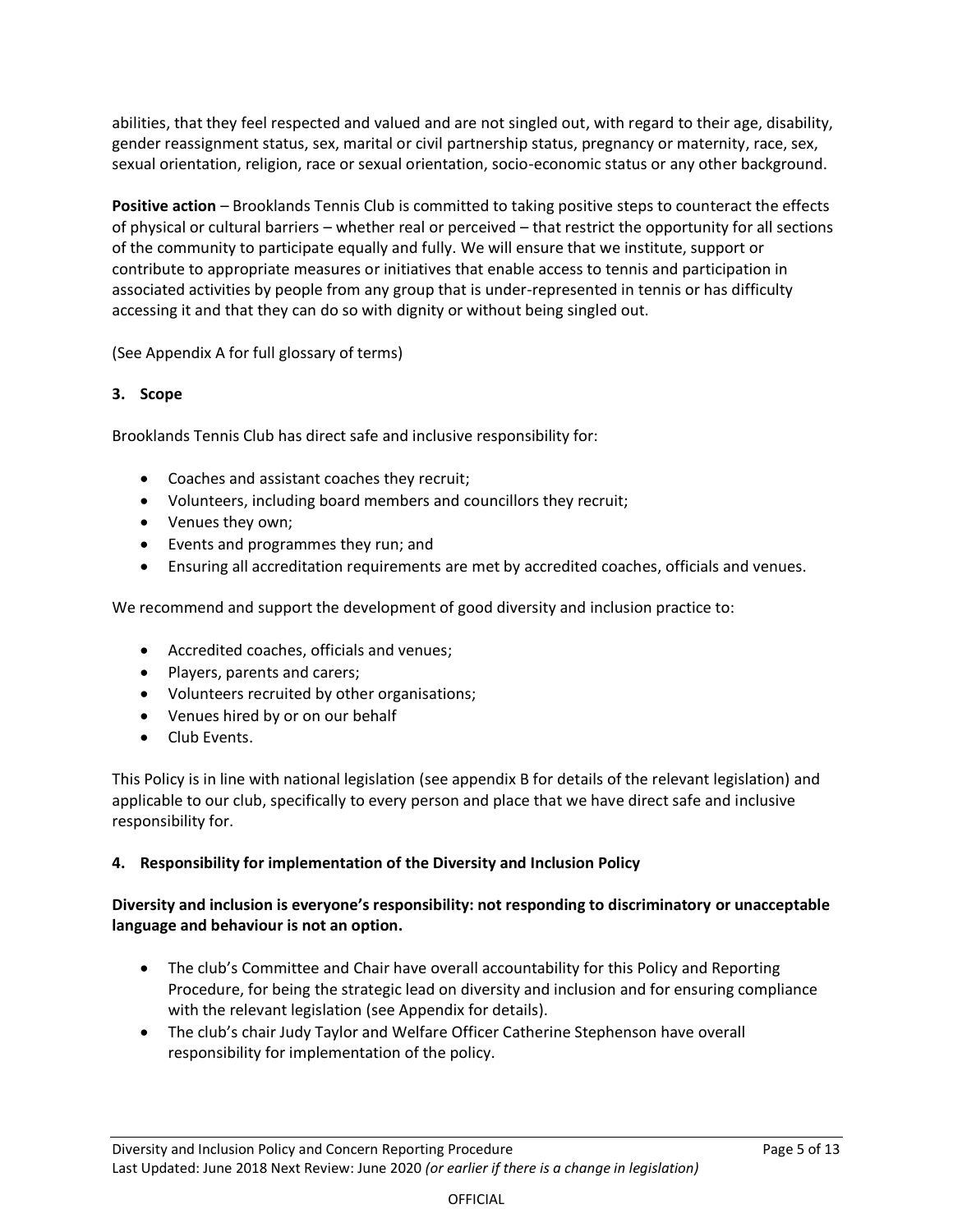- The Chair and Welfare Officer of the club are responsible for updating this Policy and Reporting Procedure in line with legislative and organisational developments; and develop a strategic and proactive approach to diversity and inclusion and respond to discrimination concerns.
- The Brooklands Tennis Club's Welfare Officer Catherine Stephenson is responsible for supporting the club to identify where diversity and inclusion support is required; to implement safe and inclusive procedures; promote diversity and inclusion principles, including the Safeguarding and Reporting Procedure, to all the venues they manage, programmes, events and individuals including players, parents and carers.
- All coaches, officials and volunteers involved in tennis are responsible for raising diversity and inclusion concerns with the club's Welfare Officer to start with; then the Safe and Inclusive Tennis team if applicable, as outlined in the Reporting Procedure.
- Players, parents and guardians are responsible for upholding the Code of Conduct and Reporting Procedure.
- Brooklands Tennis Club is committed to:
	- $\circ$  formally adopt this policy.
	- $\circ$  take steps to ensure that our committee, members, participants and volunteers behave in accordance with the policy, including where appropriate taking disciplinary action under our constitution;
	- o ensure that access to membership as well as access to participation is open and inclusive;
	- $\circ$  publish accurate information about the location and accessibility of our facilities; and
	- $\circ$  support measures and initiatives that British Tennis may institute or take part in to advance the aims of this policy as part of our commitment to our LTA membership.

Where there is a diversity and inclusion concern/disclosure:

• The individual who is told about, hears, or is made aware of the concern/disclosure is responsible for following the [Concern Reporting Procedure](#page-0-0) above

#### **5. Breaches of the Diversity and Inclusion Policy, Standards, Code of Conduct and Reporting Procedure**

Where there are concerns that diversity and inclusion good practice has not been followed, all staff are encouraged to follow your club's whistleblowing policy; coaches, officials, volunteers and players are encouraged to: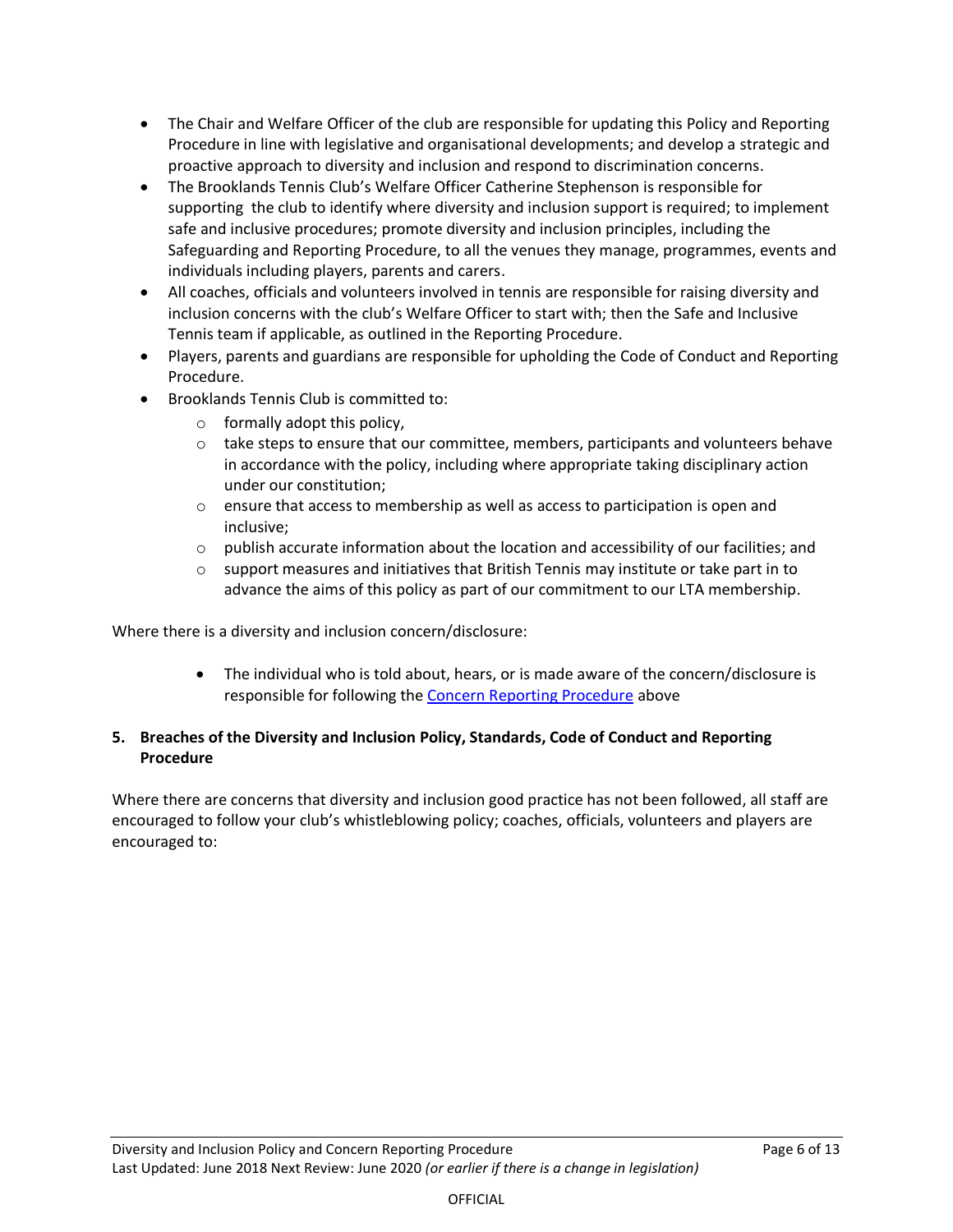1. Complain directly to the person or organisation and seek resolution. In the first instance, this can often resolve many disputes or concerns.

2. If required, you can contact the LTA Safe and Inclusive Tennis Team: safeandinclusive@lta.org.uk they can assist in liaising with the club and investigating the matter. Alternatively, the NSPCC Whistleblowing advice line: 0800 028 0285; help@nspcc.org.uk can be contacted.

3. Seek further advice from the Equality Advisory Support Service a call on 0808 800 0082. For further information their website is: http://www.equalityadvisoryservice.com/app/ask

If someone comes to you with a concern around discrimination, listen to their complaint, reassure them and advise them of the routes listed above (1-3).

Breaches of this Policy and/or failure to comply with the outlined responsibilities may result in the following by the LTA, Tennis Scotland, Tennis Wales and/or the Tennis Foundation:

- Venues Potential removal of LTA accreditation
- Contracted officials and coaches termination of current and future roles within all four organisations and possible legal action.
- Recruited volunteers, including board members termination of current and future roles within all four organisations and possible legal action.

Actions taken by volunteers, officials, coaches, venues, clubs and/or events outside of the LTA, Tennis Scotland, Tennis Wales and/or the Tennis Foundation that are seen to contradict this Policy may be considered a violation of this Policy.

Where an appeal is lodged in response to a safeguarding decision made by the LTA Safe and Inclusive Tennis Team and Safeguarding and Protection Committee and/or Licensing and Registration Committee, an independent appeal body such as Sport Resolutions may be used. Their decision is final.

#### **6. Related policies and guidance**

- 
- Whistle-blowing Policy
- [Safeguarding Policy](https://www.lta.org.uk/globalassets/about-lta/safeguarding/british-tennis-safeguarding-policy.pdf) Complaints, Disciplinary & Appeals Policy
- And others as may be identified from time to time.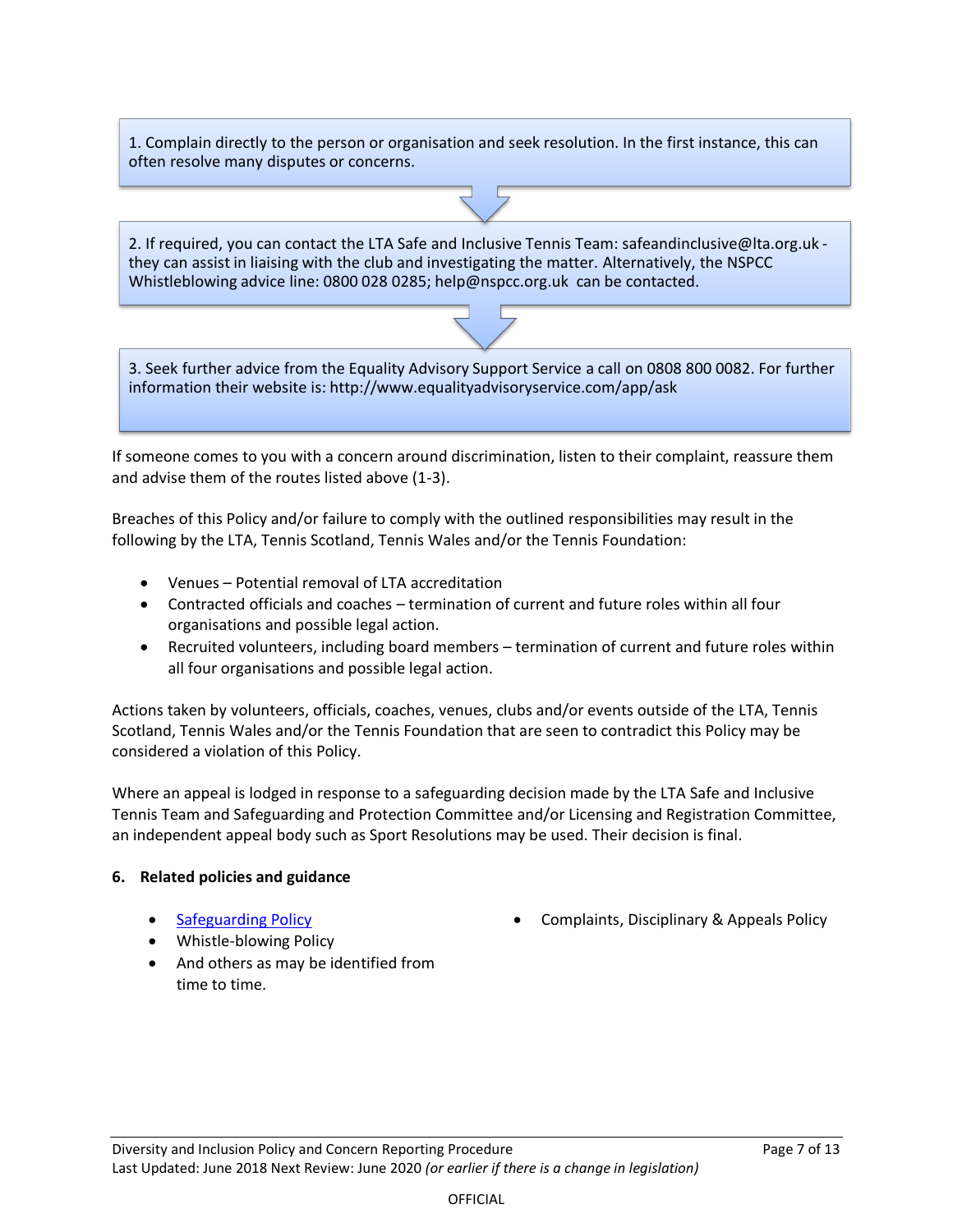#### **Safe and Inclusive**

#### **Brooklands Tennis Club Code of Conduct**

- Prioritise the well-being of all children and adults at risk at all times
- Treat all children and adults at risk fairly and with respect
- Be a positive role model. Act with integrity, even when no one is looking
- Help to create a safe and inclusive environment both on and off court
- Not allow any rough or dangerous behaviour, bullying or the use of bad or inappropriate language
- Report all allegations of abuse or poor practice to the club Welfare Officer
- Not use any sanctions that humiliate or harm a child or adult at risk
- Value and celebrate diversity and make all reasonable efforts to meet individual needs
- Keep clear boundaries between professional and personal life, including on social media
- Have the relevant consent from parents/carers, children and adults before taking or using photos and videos
- Refrain from making physical contact with children or adults unless it is necessary as part of an emergency or congratulatory (e.g. handshake / high five)
- Refrain from smoking and consuming alcohol during club activities or coaching sessions
- Ensure roles and responsibilities are clearly outlined and everyone has the required information and training
- Request that all parent/carers remain with children or adults at risk that are taking part in team tennis matches for the club
- Avoid being alone with a child or adult at risk unless there are exceptional circumstances
- Refrain from transporting children or adults at risk, unless this is required as part of a club activity (e.g. away match) and there is another adult in the vehicle. If team captains transport children without another adult present then this is a private arrangement between parents and contravenes club recommended policy
- Not abuse, neglect, harm or discriminate against anyone; or act in a way that may be interpreted as such
- Not have a relationship with anyone under 18 for whom they are coaching or responsible for
- Not to have a relationship with anyone over 18 whilst continuing to coach or be responsible for them
- Doing nothing is NOT an option: report all concerns and disclosures as soon as possible, following the Concern Reporting Procedure. If someone is in immediate danger, call the police (999)

\*It is illegal to have a relationship with someone who is under 18 years old if you are in a position of trust; it is illegal to have a sexual relationship with anyone under the age of 16 whether they give consent or not.

This Code of Conduct should be interpreted in a spirit of integrity, transparency and common sense, with the best interests of children and adults at risk as the primary consideration.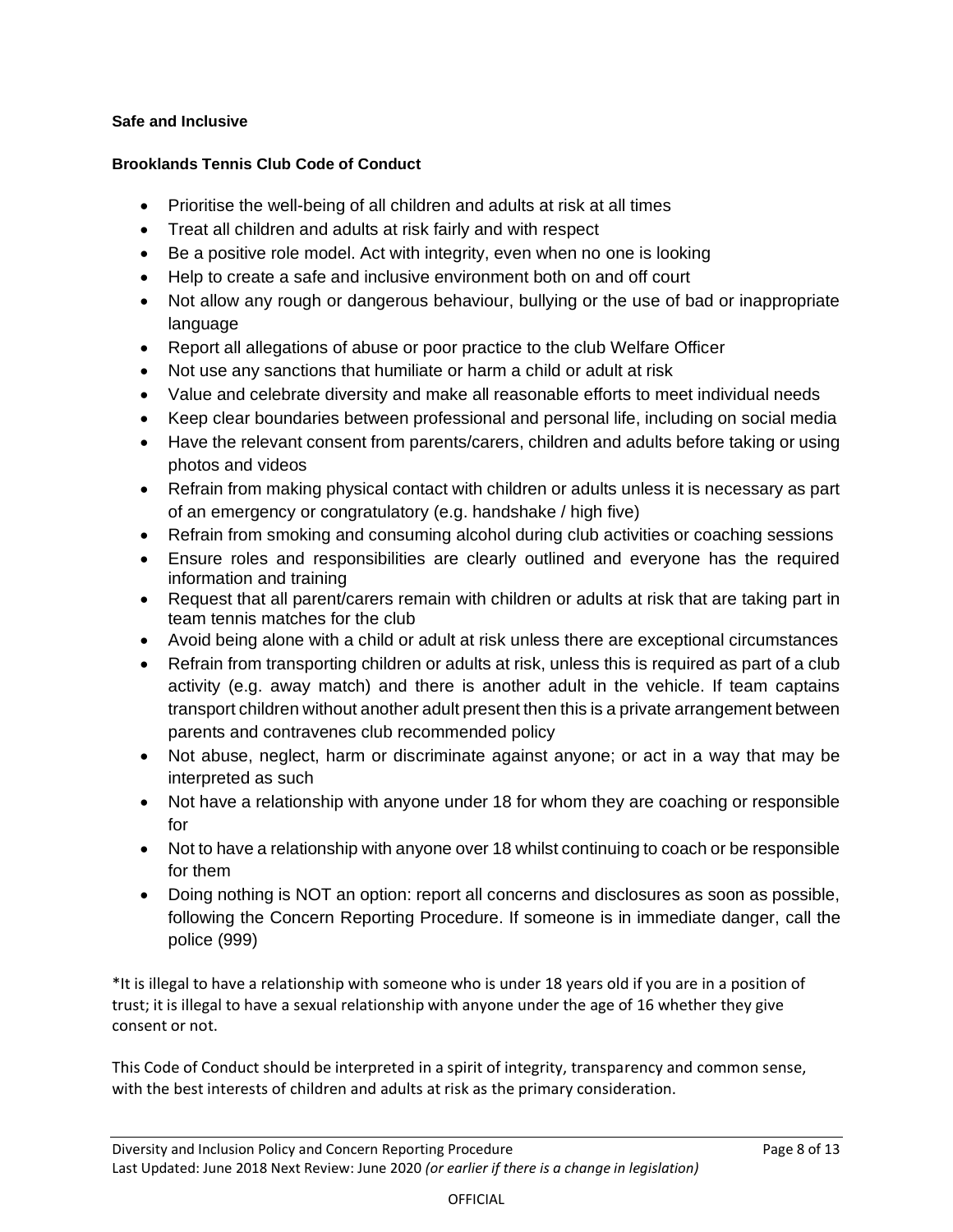#### **Appendix A:**

#### **Glossary of terms**

**Age:** This refers to a person belonging to a particular age group, which can mean people of the same age (e.g. 32-year old's) or range of ages (e.g. 18 - 30-year old's, or people over 50).

**Bisexual or Bi:** – refers to a person who has an emotional and/or sexual orientation towards more than one gender.

**Bullying:** can involve any form of physical, emotional, sexual or discriminatory abuse. It can also include cyber-bullying – using social media or mobile phones to perpetrate bullying.

**Direct discrimination:** treating someone less favourably than another person because of a protected characteristic.

**Disability:** A person having a physical or mental impairment that has a substantial and long-term adverse effect on that person's ability to carry out normal day-to-day activities.

**Discrimination:** treating someone in a less favourable way and causing them harm, because of their age, disability, gender reassignment, marriage or civil partnership, pregnancy or maternity, race, religion or belief, sex or sexual orientation.

**Discrimination by association:** discrimination against someone because they are associated with another person who possesses a protected characteristic.

**Discrimination by perception:** discrimination against someone because of the belief that someone possesses a protected characteristic.

**Diversity:** acknowledging and celebrating the differences between groups of people and between individuals**.**

**Equality**: treating everyone with fairness and respect and recognising and responding to the needs of individuals. Taking positive actions to address existing disadvantages and barriers affecting how people engage with and participate in tennis.

**Ethnicity**: the social group a person belongs to, and either identifies with or is identified with by others, as a result of a mix of cultural and other factors including language, diet, religion, ancestry and physical features traditionally associated with race. Ethnicity is essentially self-defined and may change over time.

**Gay**: refers to a man who has an emotional, romantic and/or sexual orientation towards men. Also, a generic term for lesbian and gay sexuality - some women define themselves as gay rather than lesbian.

**Gender identity: t**his is an individual's internal self-perception of their own gender. A person may identify as a man, as a woman, as neither man nor woman (non-binary) or as androgyne/polygender.

**Gender reassignment**: The process of changing or transitioning from one gender to another.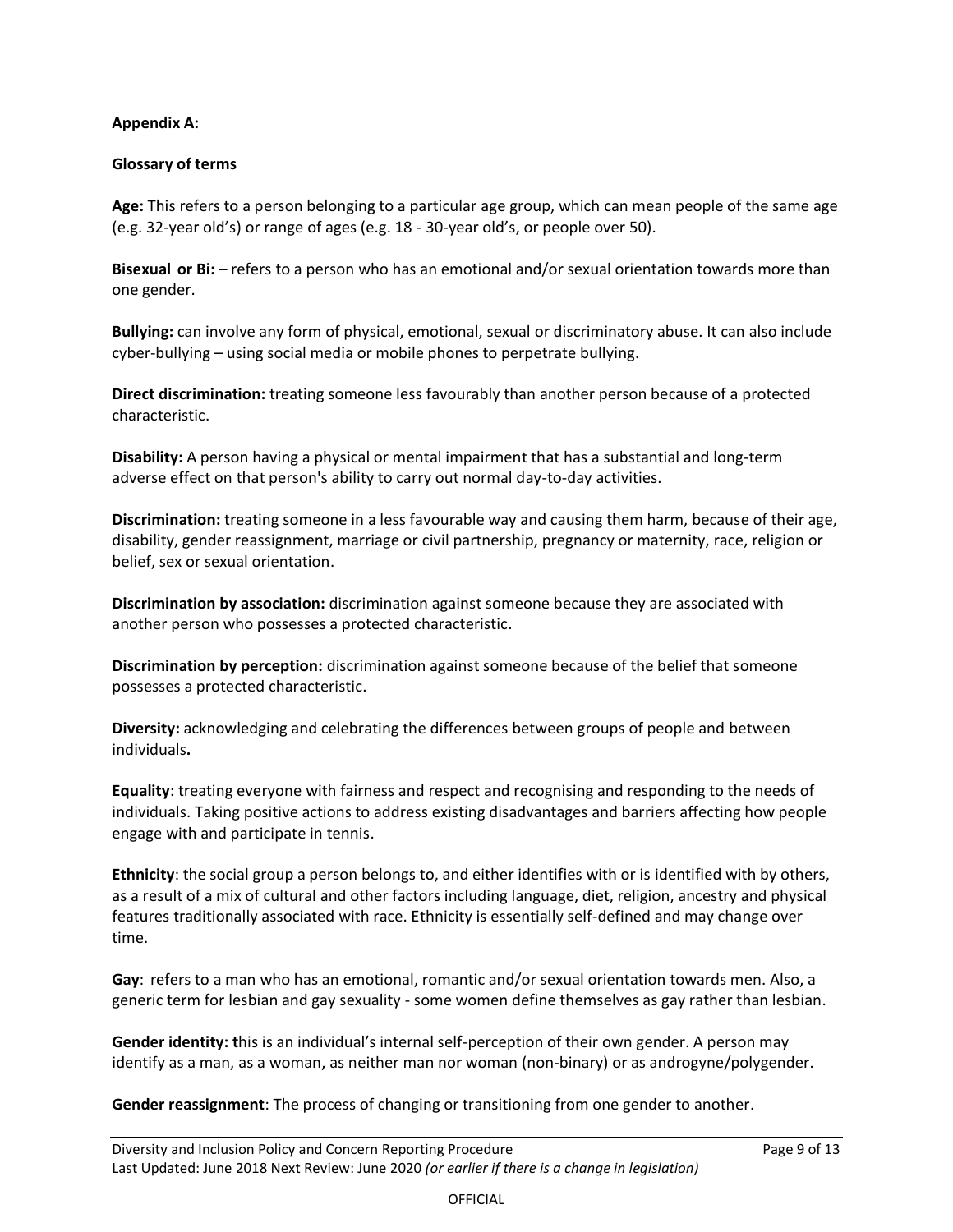**Harassment:** unwanted conduct related to a relevant protected characteristic, which has the purpose or effect of violating an individual's dignity or creating and intimidating, hostile, degrading, humiliating or offensive environment for that individual or creates an intimidating, hostile, degrading, humiliating or offensive environment. The focus is on the perception of the complainant not the intent of the perpetrator. Employees can complain of behaviour they find offensive even if it is not directed at them.

**Hate crime:** crime that is targeted at a person because of hostility or prejudice towards that person's disability, race or ethnicity, religion or belief, sexual orientation or transgender identity. This can be committed against a person or property.

**Homophobia**: the fear, unreasonable anger, intolerance or/and hatred toward homosexuality, lesbian gay and bisexual people whether that person is homosexual or not.

**Inclusive leadership** – leaders who are aware of their own biases and preferences, actively seek out and consider different views and perspectives to inform better decision-making. They see diverse talent as a source of competitive advantage and inspire diverse people to drive organisational and individual performance towards a shared vision.

**An Inclusive Leader** – is a role model exemplar of inclusive behaviour; listens to and seeks out the views of diverse people and takes account of these views, without bias, in the decisions they make; appreciates that a diverse group of people will generate more creative solutions to problems and encourages this; inspires people through a shared vision of future success and motivates them to deliver it; leverages difference for high performance and provides responsive excellence to customers', clients' and service users' needs; provides positive feedback to boost people's self-efficacy; puts effort into helping diverse people identify their talents and develop them for performance now and future advancement; communicates authentically and honestly in a way that inspires trust, loyalty and wellbeing.

**Inclusion:** recognising that people from different backgrounds may have difference needs and expectations and may experience barriers in trying to access tennis. An inclusive venue is one that takes steps to attract and engage with people from many different backgrounds and meet their needs so that everyone has a positive experience and has the opportunity to achieve their potential.

**Indirect discrimination:** a practice, policy or rule which applies to everyone in the same way, but that has a worse effect on some people than others.

**LGBTQ:** an acronym for Lesbian, Gay, Bisexual, Trans and Questioning.

**Lesbian**: a woman who has an emotional romantic and /or sexual orientation towards women.

**Monitoring equality**: refers to data collection and analysis to check if people with protected characteristics are participating and being treated equally. For example: monitoring of the number of people with a disability who play tennis at our venue.

**Non-binary** – an umbrella term for a person who does not identify as only male or only female, or who may identify as both.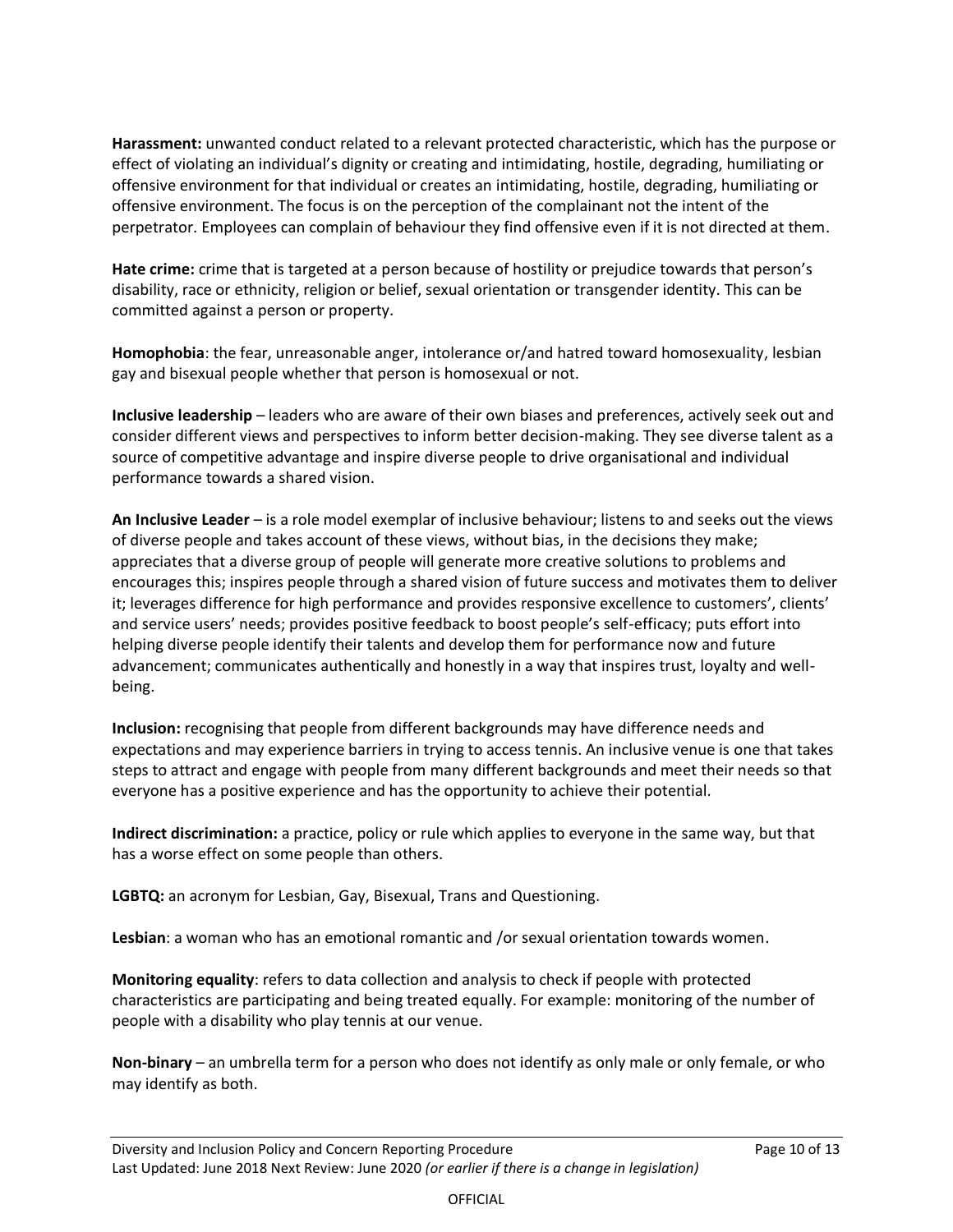**Positive action:** a range of lawful actions that seek to overcome or minimise disadvantages (for example in employment opportunities) that people who share a protected characteristic have experienced, or to meet their different needs.

**Pregnancy and maternity**: pregnancy is the condition of being pregnant or expecting a baby. Maternity refers to the period after the birth, and is linked to maternity leave in the employment context. In the non-work context, protection against maternity discrimination is for 26 weeks after giving birth, and this includes treating a woman unfavourably because she is breastfeeding.

**Questioning**: it refers to the process of exploring your own sexual orientation and/or gender identity.

**Race:** refers to the protected characteristic of race. It refers to a group of people defined by their race, colour, and nationality (including citizenship) ethnic or national origins.

**Radicalisation, extremism and terrorist behavior**: Radicalisation is the process by which a person comes to support terrorism and/or forms of extremism. Extremism is vocal or active opposition to fundamental British values, including democracy, the rule of law, individual liberty and mutual respect and tolerance of different faiths and beliefs. There is no single way to identify an individual who is likely to be susceptible to extremist ideology. The internet and the use of social media can be a major factor in the radicalisation of people.

**Reasonable adjustment**: What is considered reasonable will depend on all the circumstances of the case including the size of an organisation and its resources, what is practicable, the effectiveness of what is being proposed and the likely disruption that would be caused by taking the measure in question as well as the availability of financial assistance

**Religion or belief:** religion has the meaning usually given to it but belief includes religious and philosophical beliefs including lack of belief (e.g. atheism). Generally, a belief should affect your life choices or the way you live for it to be included in the definition.

**Sex:** refers to the biological makeup such as primary and secondary sexual characteristics, genes, and hormones. The legal sex is usually assigned at birth and has traditionally been understood as consisting of two mutually exclusive groups, namely men and women.

**Sexual orientation:** a person's emotional, romantic and/or sexual attraction to another person.

**Trans:** an umbrella term to describe people whose gender is not the same as, or does not sit comfortably with, the sex they were assigned at birth. Trans people may describe themselves using one or more of a wide variety of terms, including (but not limited to) transgender, cross dresser, non-binary, genderqueer (GQ).

**Transphobia**: the fear, unreasonable anger, dislike, intolerance or/and hatred toward trans people, whether that person has undergone gender reassignment or is perceived to have done that.

**Transsexual Person:** someone who has started the process of changing their gender identity is undergoing or has undergone gender reassignment.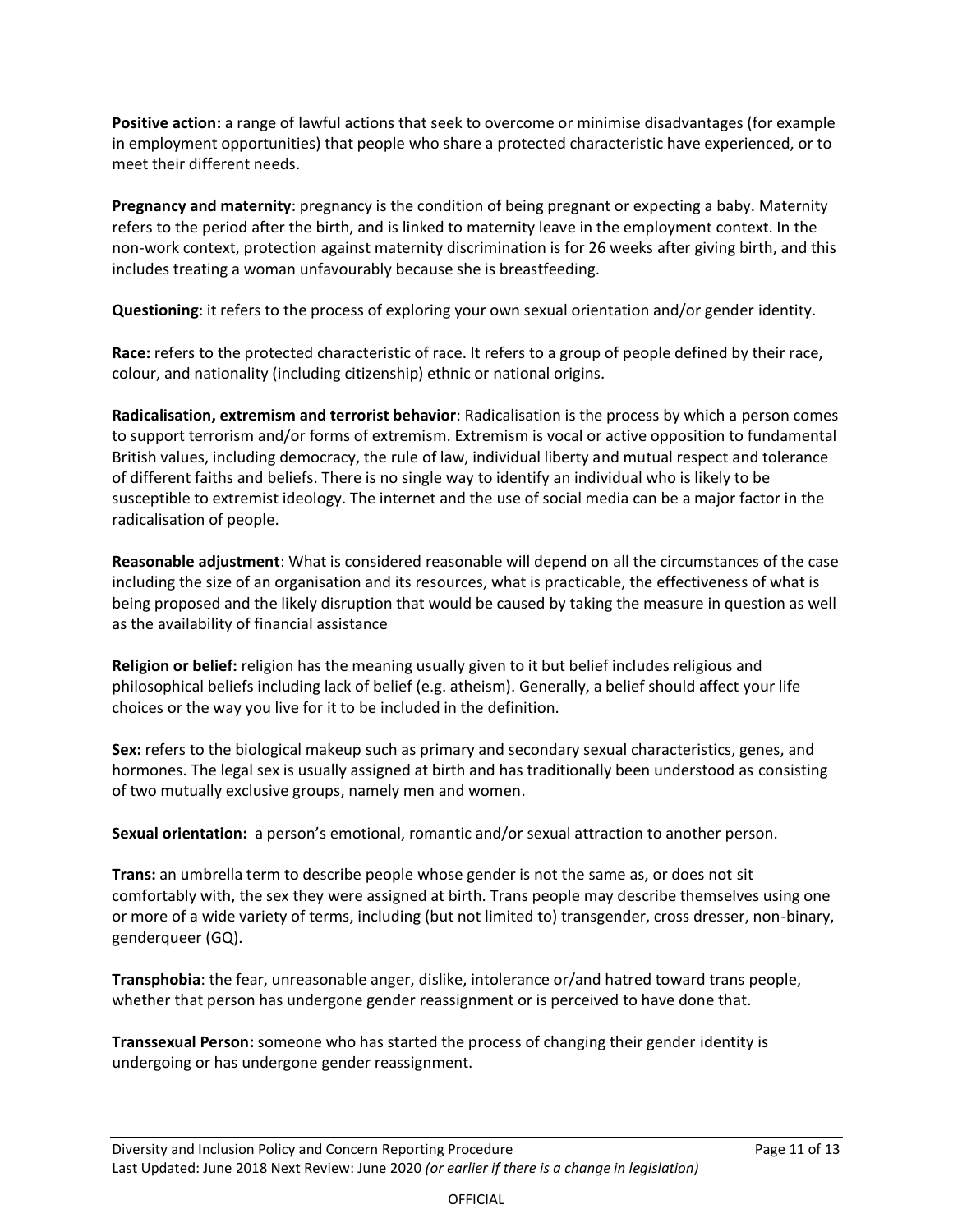**Unconscious bias or implicit bias:** this refers to a bias that we are unaware of, and which happens outside of our control. It is a bias that happens automatically and is triggered by our brain making quick judgments and assessments of people and situations, influenced by our background, cultural environment and personal experiences.

**Victimisation:** when someone is treated badly because they have made or supported a complaint or grievance.